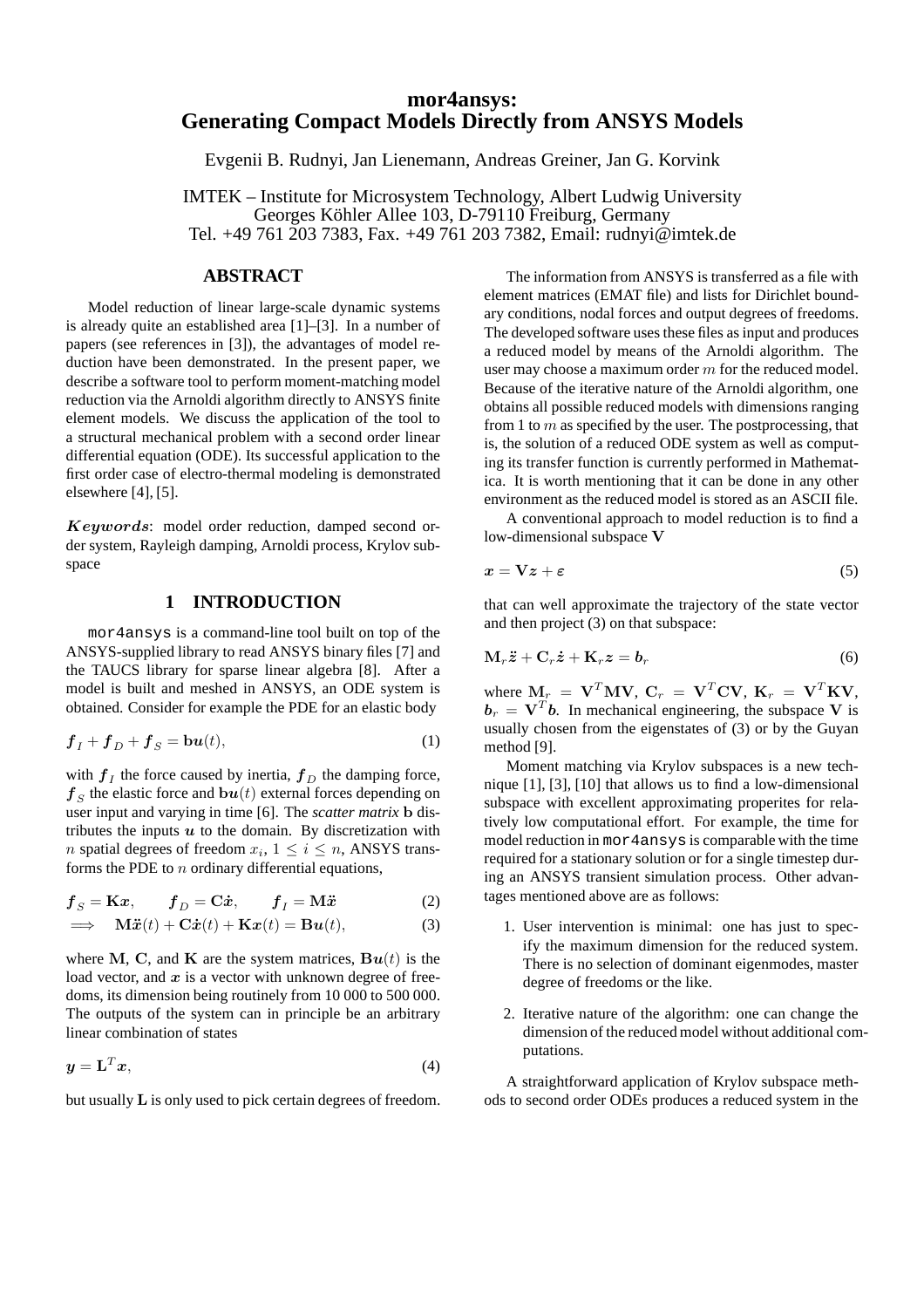form of a first order system of ordinary differential equations [1], [3], [10], and this is undesirable for structural mechanics. Su and Craig have suggested a modified version of the Arnoldi algorithm that preserves the second order in the reduced model [11]. In both cases, the damping matrix C takes part in the process of generation of the matrix V.

The main difference of our approach with those in Refs [10], [11] is that the damping matrix is not employed at all during the generation of a low-dimensional basis V, that is, the latter is built as the orthogonolized Krylov subspace  $\mathcal{K} (\mathbf{K}^{-1} \mathbf{M}, \mathbf{K}^{-1} \mathbf{b})$ . Nevertheless, the reduced damping matrix has been computed as a projection in (5). Such an approach is based on the engineering intuition that the damping matrix should not play a major role in finding a good subspace V as the most essential information is contained within the mass and stiffness matrices. Unfortunately, we cannot prove this mathematically. From a pragmatic viewpoint, such an approach allows us a great deal of advantage in the most often encountered case in structural mechanics when a damping matrix is built up as a linear combination of mass and stiffness matrices [6], i.e., the damping is chosen as mode preserving Rayleigh damping

$$
C = \alpha M + \beta K. \tag{7}
$$

The unit of  $\alpha$  is 1/s, the unit of  $\beta$  is 1 s.

The motivation for this choice comes from the fact that by choosing  $M$  and  $K$  such that

$$
\mathbf{C} = \mathbf{M} \sum_{b} a_b \left( \mathbf{M}^{-1} \mathbf{K} \right)^b, \tag{8}
$$

we gain the following properties [6]:

- Damping orthogonality, thus the different modes of the system do not couple through the damping.
- The vibration mode shapes are the same for the damped and undamped system.
- The essential dynamic response is associated with the lowest few modal coordinates and thus suitable for reduction.

There are also intuitive interpretations of this form, basically saying that the damping contributions come from internal friction and the surrounding air, and it often happens that the resulting behavior is sufficiently accurate for many applications.

In this case, one can show that the reduced damping matrix  $C_r = V^T CV$  can be computed directly from the reduced mass and stiffness matrices as

$$
\mathbf{C}_r = \alpha \mathbf{M}_r + \beta \mathbf{K}_r,\tag{9}
$$

that is, the parameters  $\alpha$  and  $\beta$  remain as parameters during the model order reduction process.

# **1.1 Moment matching for second order systems**

After Laplace-transformation of (3) and (4), the transfer function  $H(s) = \mathcal{L}(\mathbf{y}(s))/\mathcal{L}(\mathbf{U}(s))$  can be written as

$$
H(s) = \mathbf{L}^T \left( s^2 \mathbf{M} + s \mathbf{C} + \mathbf{K} \right)^{-1} \mathbf{B}.
$$
 (10)

For simplicity, let us assume that we only have one output and one input terminal, so that  $H(s)$  becomes a scalar,  $L<sup>T</sup>$ a vector  $l^T$  and **B** a vector **b**. For our method, we also drop the damping term. We expand  $H(s)$  by a Taylor series for  $s^2$ at  $s_0 = 0$ 

$$
H(s) = \mathbf{l}^T \left( s^2 \mathbf{M} + \mathbf{K} \right)^{-1} \mathbf{b}
$$
 (11a)

$$
=l^{T}\left(s^{2}\mathbf{K}^{-1}\mathbf{M}+\mathbf{I}\right)^{-1}\mathbf{K}^{-1}\boldsymbol{b}\tag{11b}
$$

$$
= \sum_{i=0}^{\infty} s^{2i} \mathbf{l}^{T} \left( \mathbf{K}^{-1} \mathbf{M} \right)^{i} \mathbf{K}^{-1} \mathbf{b} = \sum_{i=0}^{\infty} m_{i} s^{2i}.
$$
 (11c)

The  $m_i$  are called the moments of the transfer function. We now seek a projection  $V$  that provides a Padé approximation, i.e., that yields the same first  $q$  moments for the transfer function of the reduced system.

The Arnoldi algorithm reduces the  $n \times n$  matrix  $\text{K}^{-1}\text{M}$ to a small  $q \times q$  block upper Hessenberg matrix  $H_q$  and during this transformation creates a matrix V such that

$$
\text{colspan}(\mathbf{V}) = \mathcal{K}_m(\mathbf{K}^{-1}\mathbf{M}, \mathbf{K}^{-1}\mathbf{b})
$$
\n(12a)

$$
\mathbf{V}^T \mathbf{K}^{-1} \mathbf{M} \mathbf{V} = \mathbf{H}_q \tag{12b}
$$

$$
\mathbf{V}^T \mathbf{V} = \mathbf{I}_q \tag{12c}
$$

It can be shown that by using these matrices the corresponding moments in the full and reduced system match up to the mth moment [2].

#### **2 WIRE BOND MODEL**

As a benchmark for the algorithm we use a model of a gold wire bond needed for the packaging of micro devices (see fig. 1). The material properties are listed in table 1. The application area for this benchmark is the design of wire bonds and the configuration of bonding machines.

The model was created in ANSYS and meshed with tetrahedral 10-node elements (SOLID187). It features 32877 degrees of freedom. A step load is applied to the first bend of the wire, with direction parallel to the z-axis.

| Young's modulus | $E = 78 \text{ GPa}$             |
|-----------------|----------------------------------|
| Poisson's ratio | $\nu = 0.44$                     |
| Density         | $\rho = 19300 \,\mathrm{kg/m^2}$ |
|                 |                                  |

Table 1: Material properties for the bond wire.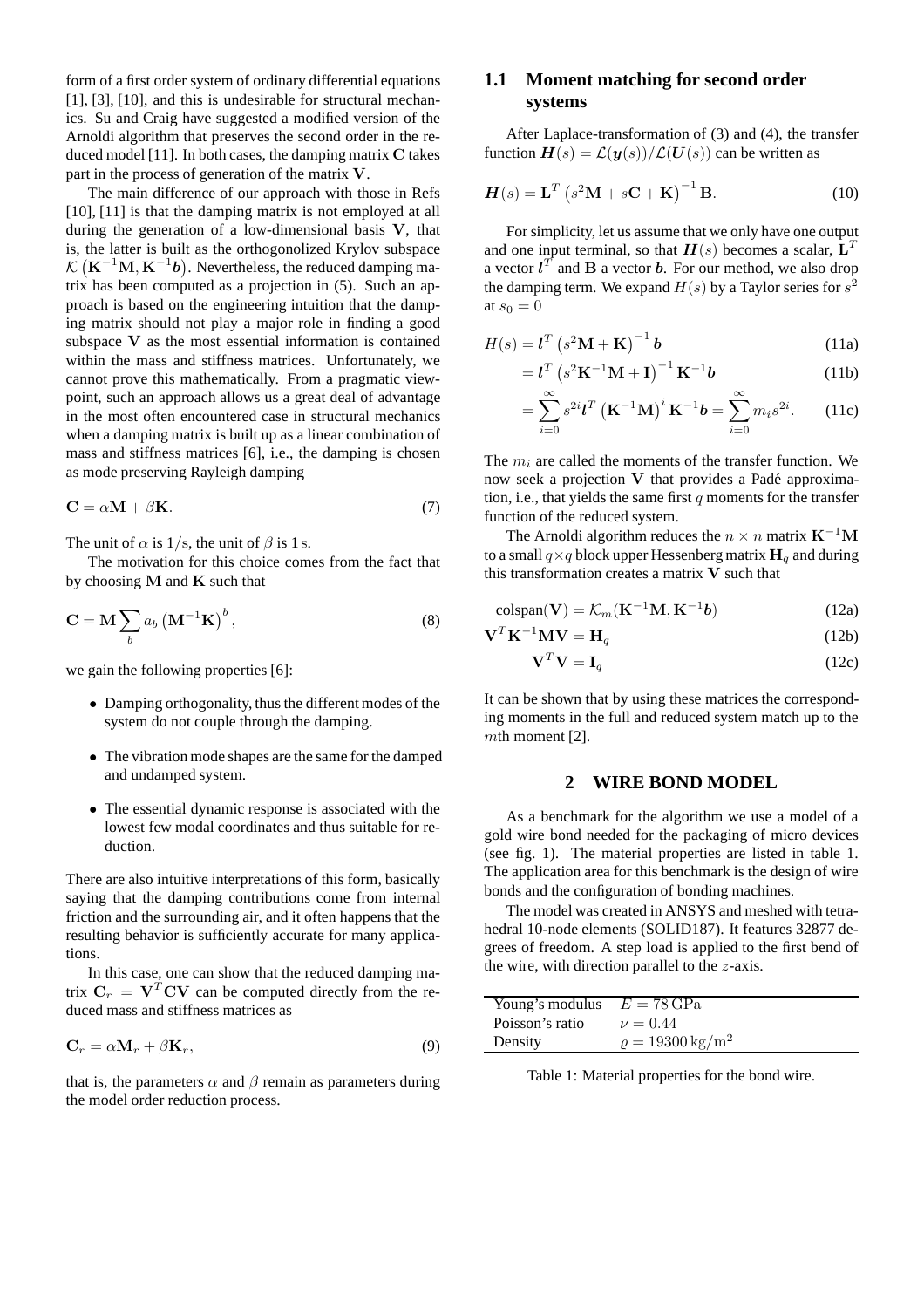

Figure 1: Sketch of a wire bond used for micro chip connection (all dimensions in  $\mu$ m). Inset: Mesh and applied loads for wire bond model.

# **3 RESULTS**

The model was simulated in the time domain (transient simulation) and in the frequency domain (harmonic simulation). We investiged different settings for  $\beta$ ,  $\alpha$  was set to zero for all simulations.

ANSYS has a built-in model order reduction tool using the Guyan method [12]. This tool requires choosing "master nodes" from the complete set of degrees of freedom. These nodes can be chosen by hand, but since our aim is to provide a reduction method which should not need to rely on the experience of the designer, we only assigned the output nodes as master nodes and use the automatic master node selection from ANSYS. The model was order reduced using both the Guyan method and the Arnoldi method and the transfer functions were compared.

### **3.1 Transient simulation**

Figure 2 shows the transient response at the output node marked with an arrow (fig. 1) to a step load for the ANSYS model (simulation performed in ANSYS) and two reduced models for a damping of  $\alpha = 0$  and  $\beta = 1 \,\mu s$  (fig. 2a) or  $β = 0.01 \mu s$  (fig. 2c). It is remarkable that even a model with three (higher damping) or five (lower damping) degrees of freedom is able to catch the transient behavior almost perfectly. The curves for higher order reduced models are indistinguishable from the ANSYS curves for the chosen resolution of the graph.

Figures 2d, e show the same simulation with the Guyan method. To achieve similar results, the order of the reduced system needs to be considerably higher than for the Arnoldi method.

### **3.2 Harmonic simulation**

The difference is also clearly visible in the frequency plot (fig. 3). The figures show the response of the output node for harmonic excitation of the beam at the arrow location. While the Guyan model of order 10 in fig. 3a leaves the curve of the full model near the second peak, the Arnoldi model of



Figure 2: Transient simulation with full and reduced models of various order. a) Damping 1 µs, Arnoldi. b) Difference between reduced model of order 5 and full model. c) Damping 0.01µs, Arnoldi. d) Damping 1 µs, Guyan. e) Damping  $0.01 \,\mu s$ , Guyan